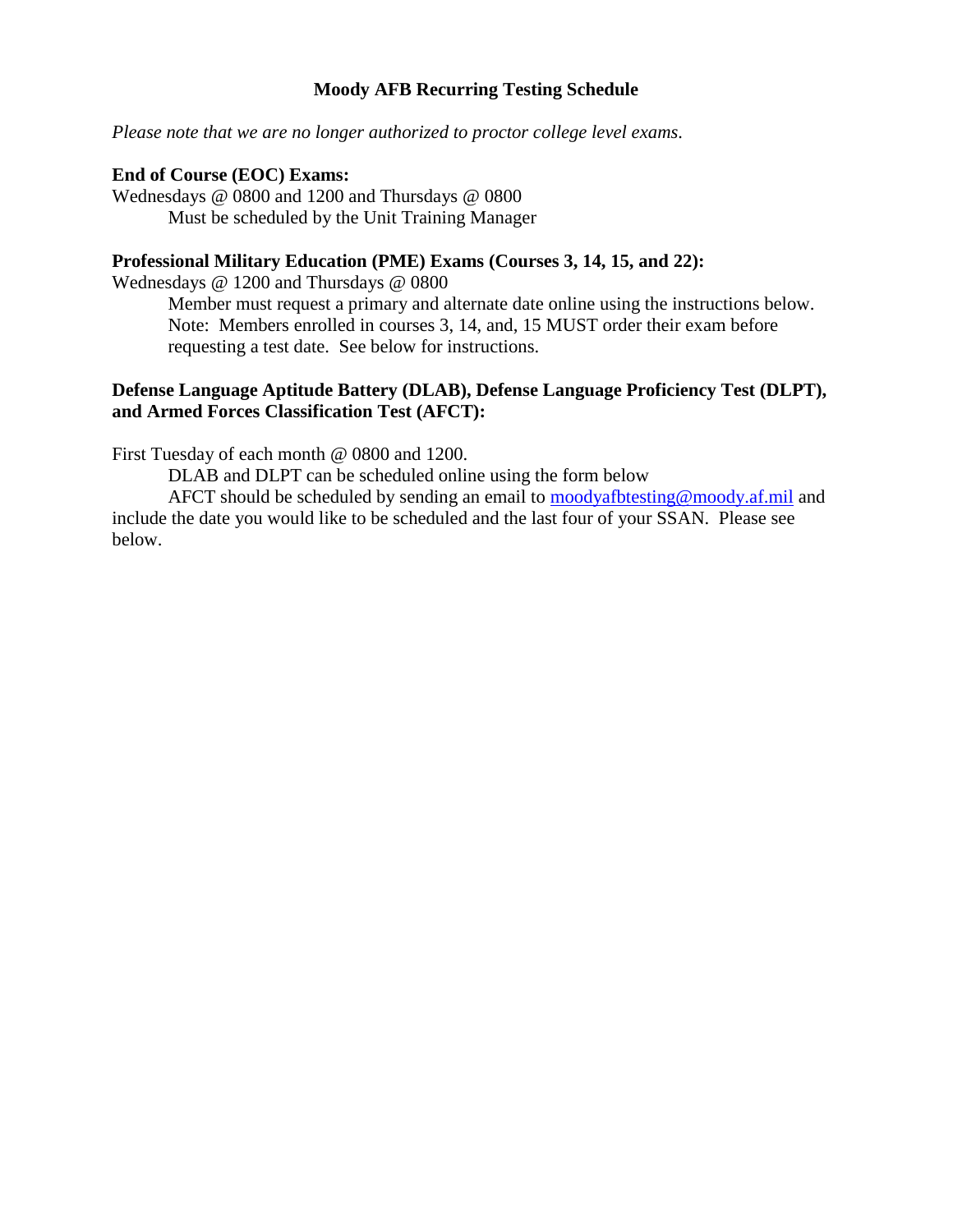# **ONLINE TEST SCHEDULING**

Note 1: For AUSIS exams (ACSC, ALS, AWC, NCOA, SNCOA, and SOS) you MUST order your test, if applicable, prior to requesting a test date.

Note 2: You should select a primary and alternate date and allow up to 48 hours for a response. Note 3: Under most circumstances, only one test is allowed per week for PME exams and you must pass the current exam before a subsequent exam can be requested.

Note 4: The DLPT is a two part test consisting of listening and reading. Both parts are administered on the same day. When scheduling, please select reading for the 0800 session and listening for the 1200 session.

Please follow the directions below to request a test date and verify the accuracy of your email address prior to submitting the request:

- 1. Log onto the Air Force Portal
- 2. On the left side of the page under *Education/Training/Force Development* click on AFVEC-AF Virtual Education Center
- 3. If this is your first time using this online feature, on the right side of the page under *My Education Record* click on Personal Data to review/update your contact information. It is important that your email address is correct as you will receive an email confirming your request. It is also suggested that you include an alternate email address.
- 4. On the right side of the page under *My Education Record* click on Online Test Requests
- 5. Click on *Submit New Request*
- 6. Select *Moody*
- 7. Next
- 8. Under Test Type select test type as follows: ACT and SAT: Select "ACT" or "SAT" DLAB/DLPT: Select "DLPT" (Select DLAB or the language for the DLPT) PME exams: Select "AFIADL" (Wednesdays @ 1200 and Thursdays @ 0800)
- 9. Locate and select the title of the test you need to take
- 10. Next
- 11. Select the available time listed
- 12. Select an alternate date/time if available then select next
- 13. Review your request and make any necessary corrections if needed
- 14. Submit test request
- 15. Done
- **16.** You will receive an email response to your request. Do not assume you've been scheduled. **Please wait for and read the reply email**
- 17. To cancel a scheduled exam or if you have questions please send an email to [moodyafbtesting@moody.af.mil](mailto:moodyafbtesting@moody.af.mil)
- 18. For all other exams (AFCT/AFOQT) or if you have questions, please email [moodyafbtesting@moody.af.mil](mailto:moodyafbtesting@moody.af.mil)